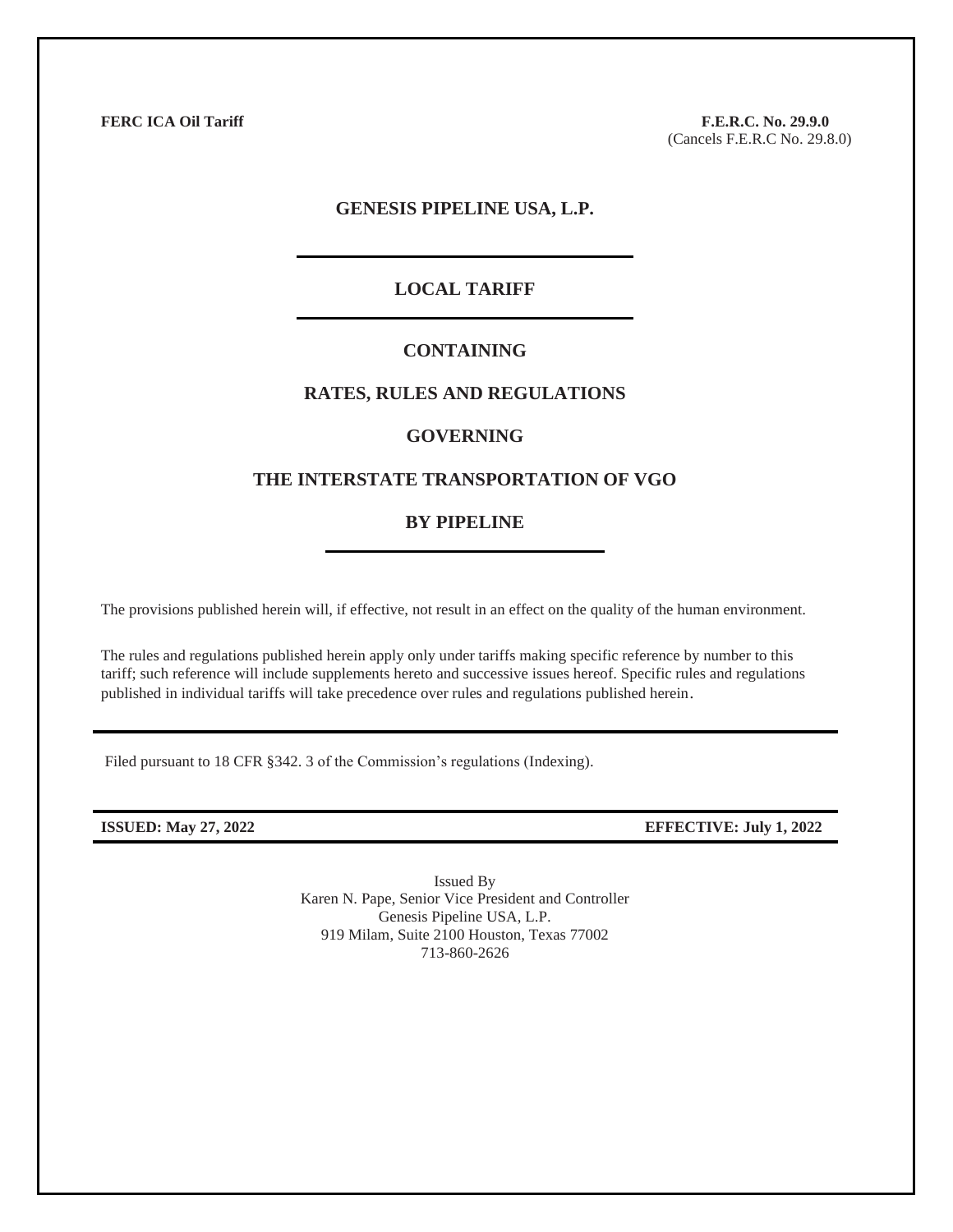# **TABLE OF CONTENTS**

| <b>SUBJECT</b>                                             | <b>Item</b><br>No.       | Page<br>No.    |
|------------------------------------------------------------|--------------------------|----------------|
| <b>Application of Rates</b>                                | 50                       | 7              |
| Apportionment When Nominations are in Excess of Facilities | 45                       | 6              |
| Claims, Suits and Time for Filing                          | 105                      | $\overline{9}$ |
| Deductions and Quantities Deliverable                      | 125                      | $\overline{9}$ |
| Definitions                                                | $\overline{\phantom{0}}$ | $\overline{3}$ |
| Easements                                                  | 160                      | 10             |
| Evidence of Receipts and Deliveries                        | 130                      | 10             |
| <b>Financial Assurances</b>                                | 40                       | 6              |
| Force Majeure                                              | 100                      | 8              |
| Gauging and Testing                                        | 120                      | 9              |
| <b>Interruption and Curtailment</b>                        | 95                       | 8              |
| Intrasystem Change in Ownership                            | 140                      | 10             |
| Liability of Carrier                                       | 55                       | 7              |
| Line Fill and Tank Bottom Inventory                        | 35                       | 5              |
| Nominations and Minimum Batch Quantity                     | 30                       | 5              |
| Notice of Arrival, Delivery at Destination                 | 75                       | 8              |
| Origin and Destination Facilities Required                 | 70                       | $\overline{7}$ |
| Payment of Transportation and Other Charges                | 90                       | 8              |
| Pipeage or Other Contracts                                 | 155                      | 10             |
| Quality Testing and Verification                           | 25                       | 5              |
| Rates                                                      | 170                      | 12             |
| <b>Reverse Direction Routing</b>                           | 165                      | 11             |
| Segregation and Variations in Quality and Gravity          | 20                       | $\overline{4}$ |
| Specifications as to Quality and Legality of Shipments     | 15                       | $\overline{4}$ |
| Storage in Transit                                         | 150                      | 10             |
| Title; VGO Involved in Litigation                          | 85                       | 8              |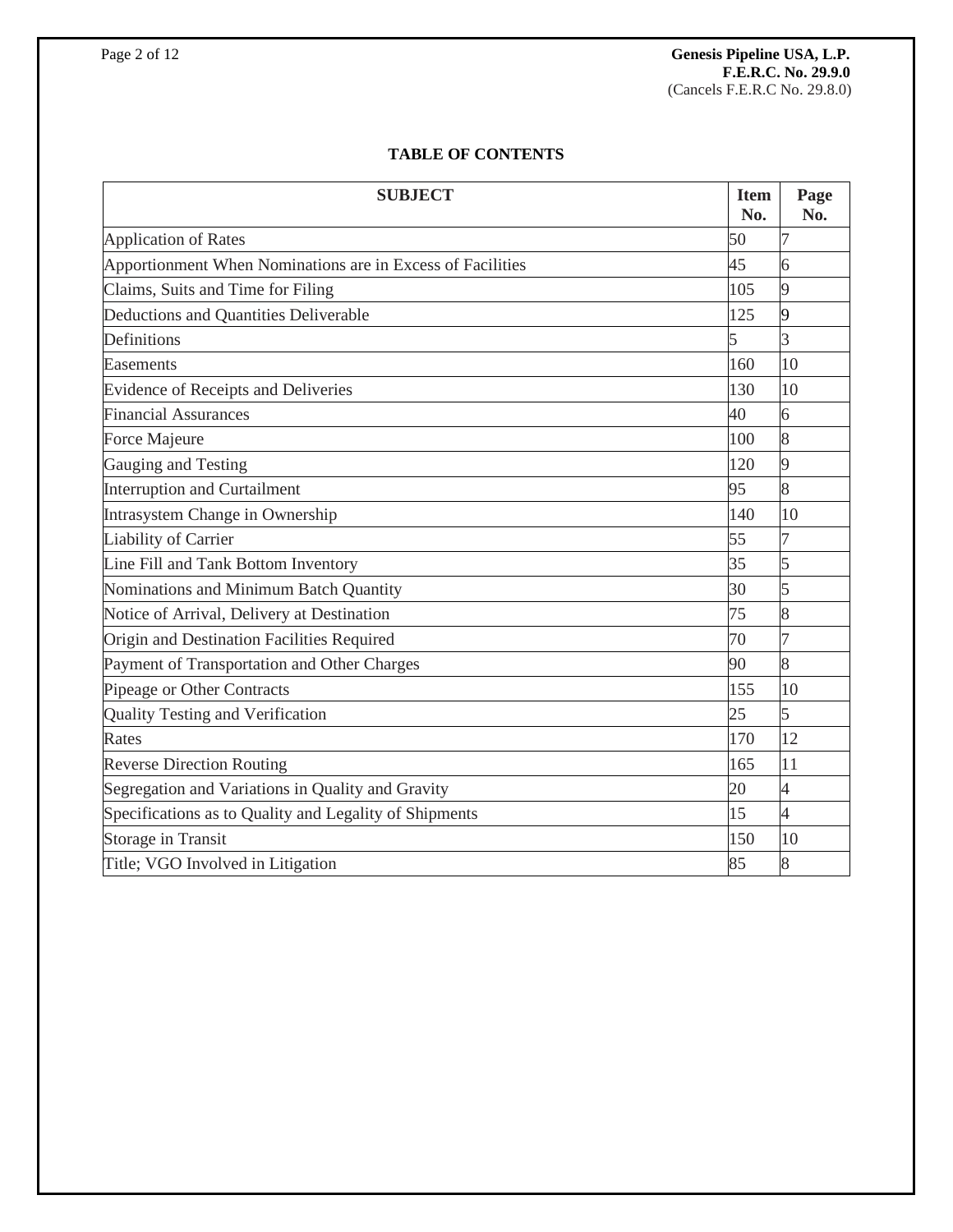## **GENERAL APPLICATION**

Carrier currently provides transportation of VGO, between the origin and destination points subject to this tariff, solely by means of segregated batches pursuant to the minimum batch quantity and quality specifications set forth below, and does not offer common stream transportation of VGO. Carrier reserves the right to revise this tariff at any time to provide for, among other things, common stream transportation of VGO, or additional forms of batched transportation, including revised quality specifications applicable thereto.

### **Item No. 5. DEFINITIONS:**

"API" means American Petroleum Institute and its successor.

"A.P.I. Gravity" means gravity determined in accordance with American Society for Testing Materials (including any successor, "ASTM") Designation 4052, or any successor publication.

"Assay" means a laboratory analysis of VGO to include the following: A.P.I. Gravity, Reid vapor pressure, composition, pour point, water and sediment content, sulfur content, viscosity, distillation, hydrogen sulfide, flash/boiling point and other characteristics as may be required by Carrier.

"Barrel" means forty-two (42) United States gallons of VGO at a temperature of sixty degrees Fahrenheit (60° F) and zero (0) gauge pressure if the vapor pressure of the VGO is at or below atmospheric pressure, or at equilibrium pressure if the vapor pressure of the VGO is above atmospheric pressure.

"Carrier" means Genesis Pipeline USA, L.P.

"Consignee" means anyone to whom custody is to be given at the specific instructions of a Shipper when VGO is delivered out of Carrier's system.

"Crude Petroleum" means the direct liquid product of oil wells, indirect petroleum products resulting either from refining crude petroleum or from the operation of gasoline recovery plants, gas recycling plants or distillate recovery equipment in gas and distillate fields, or a mixture of the direct product and indirect petroleum products.

"Nomination" means a written designation by a Shipper to Carrier of a stated quantity of VGO to be tendered to Carrier for transportation from the specified origin point to the specified destination point, as listed in the Table of Rates herein, over a period of one Operating Month in accordance with these rules and regulations.

"Operating Month" for a Shipper or Transferor means any calendar month in which Carrier either transports VGO or recognizes and records a change in ownership of VGO for the account of such Party. For purposes hereof the calendar month shall be deemed to begin at 7:00 a.m. (Central Time) on the first day of such month.

"Party" means Carrier or a Shipper or a Transferor, as applicable, and "Parties" means both Carrier and a Shipper or Carrier and a Transferor, or Carrier and a Transferee, as applicable.

"Prime Rate" means the prime rate of interest as published under "Money Rates" in the Wall Street Journal.

"Shipper" means the Party that uses Carrier's system for the transportation of VGO subject to and in accordance with these rules and regulations, any TSA, and the applicable rate on the Table of Rates herein.

"Tender" means an offer by a Shipper to Carrier of a stated quantity of VGO for transportation from the specified origin point to the specified destination point listed in the Table of Rates herein.

"Transferee" means the Party to whose account ownership of VGO is transferred by Transferor upon the Carrier's approval.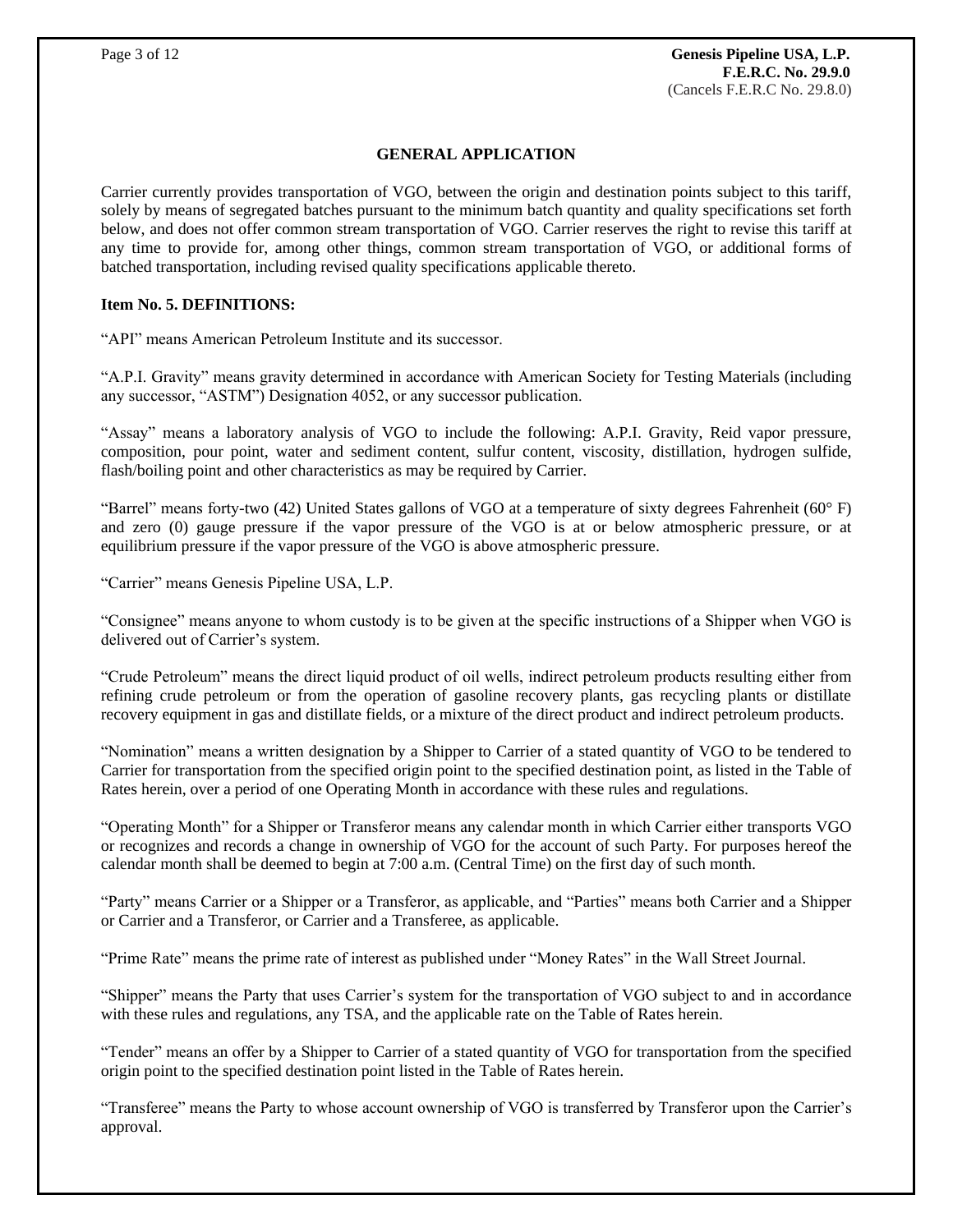"Transferor" means the Party who requests Carrier to recognize and record a change in ownership of VGO from its account to a designated Transferee's account.

"TSA" means a transportation services agreement between a Shipper and Carrier. In the event of a conflict between the provisions of these rules and regulations and a TSA, these rules and regulations shall control, to the extent of such conflict, insofar as such conflict relates to the transportation of VGO.

"VGO" means vacuum gas oil or other intermediate feedstock used in the crude petroleum refining process. For purpose of this definition, VGO does not include Crude Petroleum.

"VGO Pipeline" means that 16" diameter pipeline originating at an outlet flange with BR Port Services, LLC's Baton Rouge terminal in Port Allen, Louisiana and terminating at an interconnection with an existing third-party VGO pipeline, in Anchorage, Louisiana, at the west bank manifold near the Mississippi River.

**Item No. 15. SPECIFICATIONS AS TO QUALITY AND LEGALITY OF SHIPMENTS:** Carrier shall have no obligation to accept, transport, or deliver any commodity other than VGO that meets the quality specifications herein, and Shipper shall not tender to Carrier VGO that does not meet such specifications; provided, however, that to the extent a TSA contains more restrictive and/or additional quality specifications than the specifications set forth in A-F below, the quality specifications in the TSA shall control. Except where Carrier determines, in its sole discretion, that accepting non-conforming VGO for transportation will not adversely affect its system operations, Carrier will not knowingly accept any VGO offered for transportation other than good and merchantable VGO of acceptable character which, when measured and tested by Carrier or Carrier's representative at the receipt point, meets all of the following specifications:

- A. Sulfur content by weight not greater than seven percent (7%).
- B. A.P.I. Gravity of at least 19 degrees.
- C. Reid vapor pressure not greater than 11.0 psia measured at 37 degrees Celsius or 100 degrees Fahrenheit.
- D. Viscosity not greater than 65 cSt at 50 degrees Celsius or 122 degrees Fahrenheit and not greater than 30 cSt at 80 degrees Celsius or 176 degrees Fahrenheit.
- E. Pour point not greater than 45 degrees Celsius or 113 degrees Fahrenheit.
- F. Basic sediment, water or other impurities less than one percent (1%) by volume.

VGO delivered to Carrier's facilities which does not meet the foregoing quality specifications (the "Quality Specifications") may, at Carrier's election, be deemed non-conforming. In addition to the Quality Specifications, Carrier reserves the right to reject VGO containing physical or chemical characteristics that may render such VGO not readily transportable by Carrier or that may otherwise cause disadvantage to Carrier. Further, Carrier shall reject VGO containing contaminants including, but not limited to, chemicals such as chlorinated and/or oxygenated hydrocarbons and/or heavy metals such as lead and/or vanadium or which, in Carrier's reasonable opinion constitutes or may constitute a hazard to personnel or equipment or gives Carrier reasonable grounds of apprehension of loss or damage to any person, or other products or property. If, upon investigation, Carrier determines that a Shipper has delivered to Carrier's facilities contaminated, non-conforming or hazardous VGO, such Shipper will be excluded from further entry into the VGO Pipeline until such time as the Quality Specifications and the other conditions specified above are met. Any liability associated with contaminated, nonconforming or hazardous VGO or disposal of any contaminated, non-conforming or hazardous VGO shall be borne by the responsible Shipper.

**Item No. 20. SEGREGATION AND VARIATIONS IN QUALITY AND GRAVITY**. Carrier offers transportation service pursuant to these rules and regulations solely by means of segregated batches. Carrier will endeavor, pursuant to accepted pipeline industry operating practices, to make delivery of VGO at the destination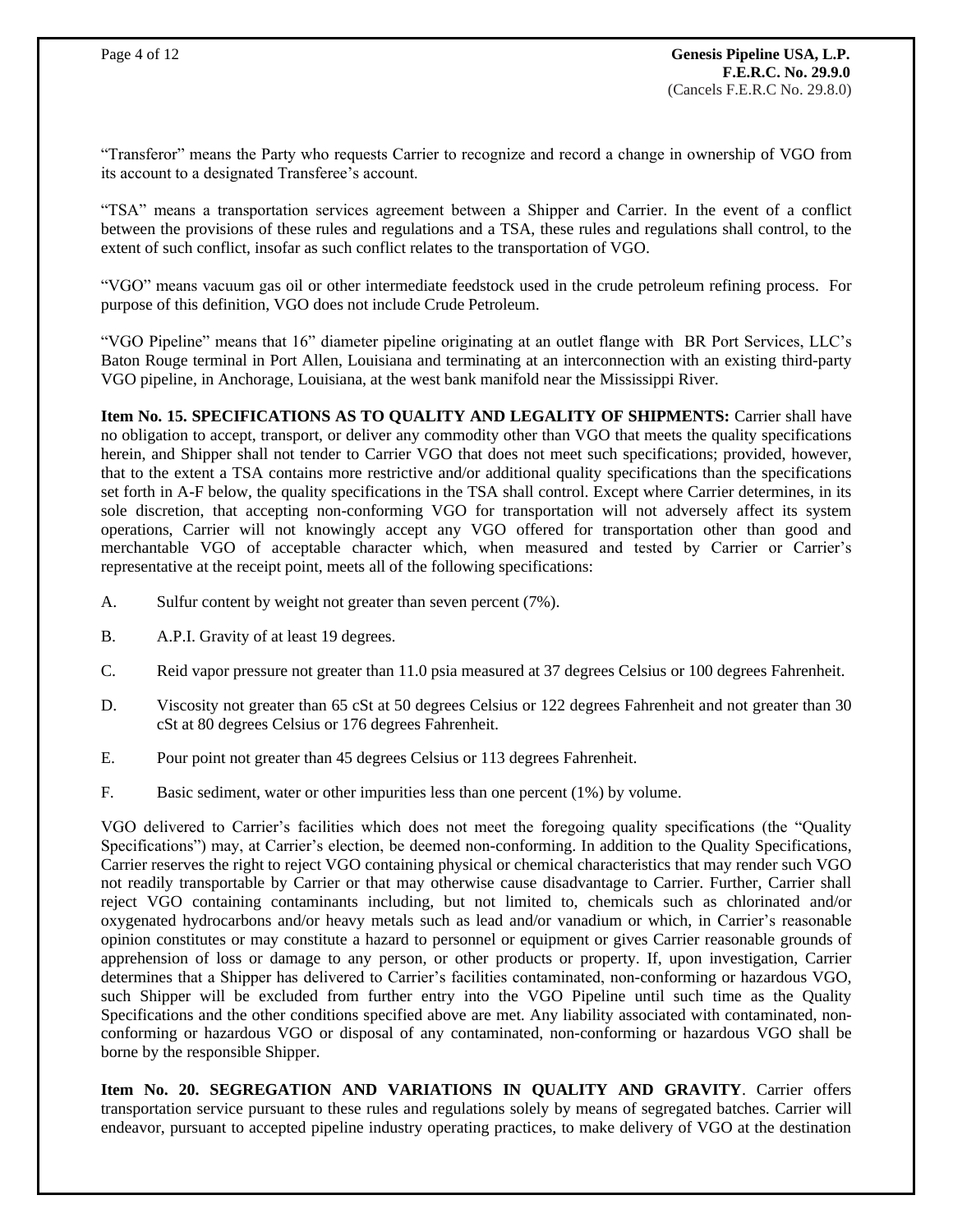point specified in Shipper's Nomination which is substantially the same VGO as that received from Shipper at the point of origin. For such segregated batches, Shipper must provide VGO in such quantities and at such specified times as may be necessary to permit such segregated shipments to be transported by Carrier's facilities. As a condition to Carrier's acceptance of its Nomination for transportation, Shipper (as well as its Consignee and any Transferor and Transferee associated with the nominated shipment) agrees that Carrier will not be liable for failure to deliver the identical VGO, or for any variations in the Quality Specifications and/or gravity of VGO occurring while such segregated shipment is in Carrier's custody.

**Item No. 25. QUALITY TESTING AND VERIFICATION:** Upon request of Carrier, Shipper is required to furnish Assays so that quality determinations can be made. Carrier reserves the right to approve of an independent laboratory to be used to providing the Assay. If Carrier determines that Shipper's VGO does not meet the Quality Specifications, contains contaminants or hazardous substances, or in the opinion of Carrier, differs materially in character from VGO being transported by Carrier, transportation may be refused or offered under such terms and conditions as agreed to by Carrier and Shipper.

Carrier reserves the right to sample VGO of Shipper without prior notice at facilities that connect to Carrier's system, and shall have the right to ingress and egress upon the property of Shipper or Shipper's designee for such purpose. If, upon investigation, Carrier determines the VGO does not conform to the Quality Specifications and Carrier has not been given prior notice, or if the VGO contains contaminated or hazardous substances, which, in the opinion of Carrier, may materially affect the quality of VGO or Carrier's operations, Shipper will be liable for the cost of Carrier's investigation in addition to other remedies specified in these rules and regulations.

Carrier may, without prior notice, advise Shippers as to the specific results of any Assay.

The test method(s) used in any Assay shall comply with industry practice and accepted standards, including the methods published by the ASTM, the API, and the United States Environmental Protection Agency. Carrier may waive the requirement for any specific test to be included in an Assay. In the event of a discrepancy or conflict between the results of Carrier's Assay and the Assay of Shipper, the results of Carrier's Assay shall prevail.

**Item No. 30. NOMINATIONS AND MINIMUM BATCH QUANTITY:** The Carrier is under no obligation to accept a Tender of VGO for shipment for any Operating Month unless Shipper submits its Nomination to Carrier in writing by 7:00 a.m. Houston, Texas time on or before the  $25<sup>th</sup>$  day of the preceding calendar month. Such Nomination shall specify the volume of VGO for such upcoming month and the timing of such deliveries, the quality specifications of such VGO, an appropriate Materials Safety Data Sheet and any other pertinent information, including all documentation required by law concerning the receipt, handling and storage of the VGO.

VGO tendered for shipment through the VGO Pipeline will be received if Shipper gives 48 hours advance written notice of the following information with respect to the VGO being transported: the quality specifications of the VGO, the proposed date and time of physical delivery to Carrier of quantities tendered for transportation, the Consignee, the volume of such delivery as well as providing any documentation required by law. Carrier may refuse to accept VGO for transportation unless satisfactory evidence is furnished that Shipper or Consignee has made provisions for prompt receipt thereof at destination.

A Nomination shall be accepted only when the total quantity of VGO shall be made available by Shipper on a ratable basis over the course of the Operating Month, or in such quantities and at such times specified by Carrier.

Carrier shall not be obligated to accept a Nomination, or to receive a Tender, for a segregated batch in a quantity less than fifty thousand (50,000) Barrels.

VGO will be transported only under a Nomination accepted by Carrier when a tariff covering such pipeline movement is lawfully in effect and on file with the FERC as to interstate traffic and with the appropriate state commission as to intrastate traffic.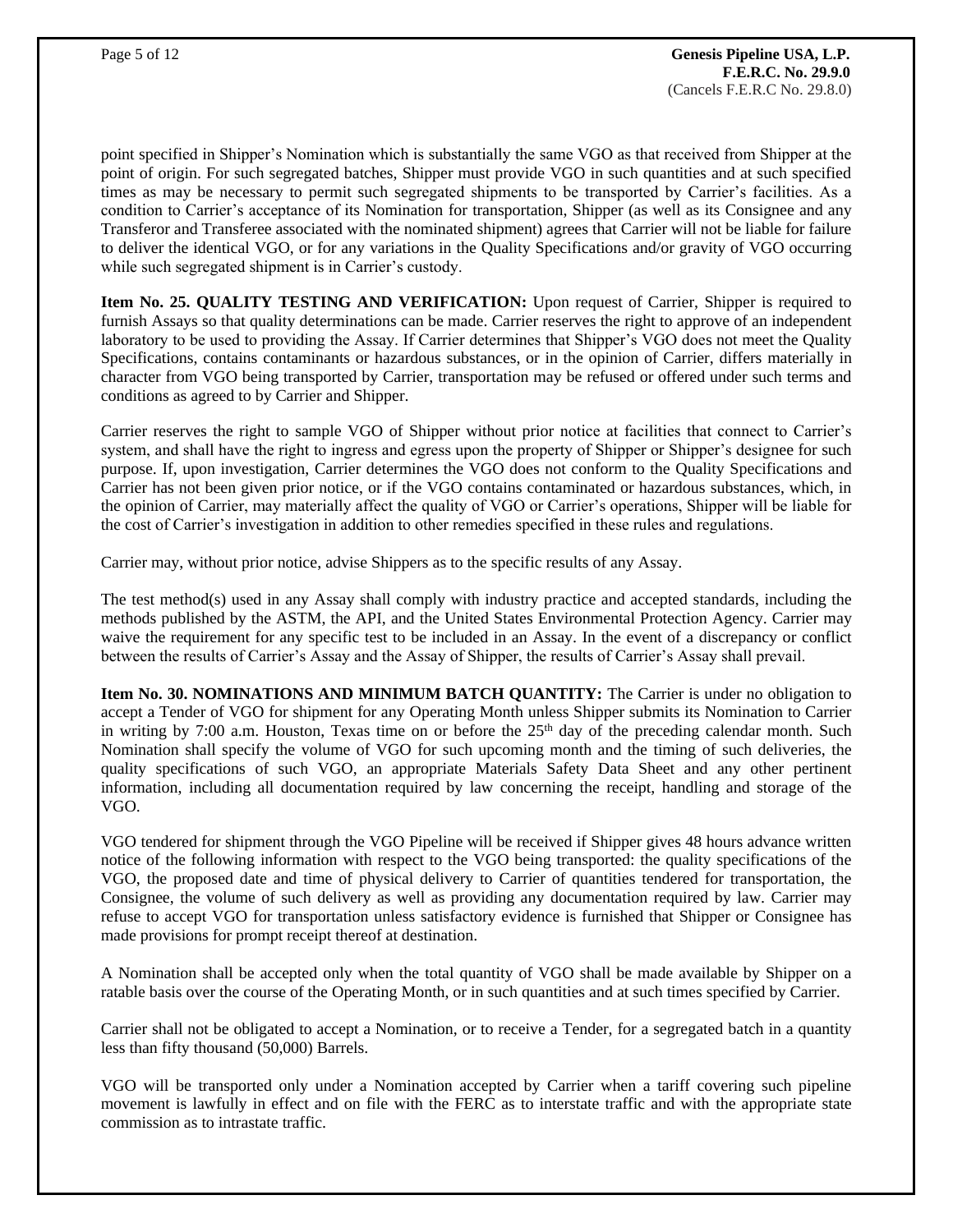**Item No. 35. LINE FILL AND TANK BOTTOM INVENTORY:** Shipper shall provide its pro rata share of the quantity of VGO necessary to facilitate the transportation of VGO.

**Item No. 40. FINANCIAL ASSURANCES:** Carrier may at any time and from time to time request, and Shipper shall provide promptly if Carrier so requests, financial security for the payment of charges to be paid by Shipper to Carrier for transportation service ("Financial Assurances"). If requested by Carrier, Shipper's Financial Assurances must be provided to Carrier prior to Carrier accepting Shipper's initial Nomination for transportation of VGO. Carrier shall thereafter have the option to refuse Nominations, in whole or in part, from Shipper, and to suspend further receipts and deliveries, until adequate Financial Assurances are provided. Shipper shall provide notice of any change in its financial situation that would adversely affect Shipper's ability to pay Carrier for transportation service hereunder.

The Financial Assurances that Carrier may request from Shipper shall include, but shall not be limited to, the following:

- 1. Prepayment of the charges applicable to such volumes nominated by Shipper; or
- 2. An irrevocable letter of credit or other equivalent financial guarantees satisfactory to Carrier, which shall remain in effect until payment in full for all service has been received by Carrier, at which time Carrier shall, upon request, return and/or cancel such letter of credit or equivalent financial guarantee forthwith. The following must be acceptable to Carrier: (i) the terms of any letter of credit; (ii) the adequacy of any equivalent financial guarantees; and (iii) the identity of the issuing institution of any letter of credit or equivalent financial guarantee.

## **Item No. 45. APPORTIONMENT WHEN NOMINATIONS ARE IN EXCESS OF CAPACITY:**

(a) When, based upon all valid Nominations submitted by Shippers in compliance with these rules and regulations, the total volumes nominated for transportation on the VGO Pipeline exceed the capacity of the VGO Pipeline, based on Carrier's determination as to the operationally available capacity of the VGO Pipeline, the transportation furnished by Carrier shall be apportioned among all Shippers on an equitable basis.

(b) Available capacity will be allocated among "Regular Shippers" (as defined below) and any "New Shippers" (as defined below) as follows:

- 1. Up to ninety percent (90%) of the available capacity will be allocated to Regular Shippers on a pro-rata basis using the lesser of volumes nominated or their Representative Volume (as defined below).
- 2. Up to ten percent (10%) of the available capacity will be allocated to New Shippers, if any, on the lesser of volumes nominated or a pro-rata share of such capacity based on the number of New Shippers submitting Nominations.
- 3. Any remaining available capacity will be allocated among all Shippers on a pro-rata basis using the volume of Nominations that remains unfulfilled, if any.

(c) For purposes of this Item No. 45, "Representative Volume" on the VGO Pipeline means the monthly average of Shipper's twelve consecutive month volumes consisting of (a) the current Nomination for the next Operating Month, (b) the accepted Nomination for the instant Operating Month and (c) the net volume received from such Shipper by Carrier in the ten Operating Months immediately prior to the instant month. A Shipper that signs a TSA shall have a Representative Volume for the first year of service equal to the volume specified in its TSA.

(d) A "Regular Shipper" is any Shipper having a record of movements in the VGO Pipeline, during each month of the preceding twelve months. A "New Shipper" is a Shipper who is not a Regular Shipper on the VGO Pipeline. In no event will any portion of capacity allocated to a New Shipper be used in such a manner that it will increase the allocated capacity of another Shipper beyond the allocated capacity that Shipper is entitled to under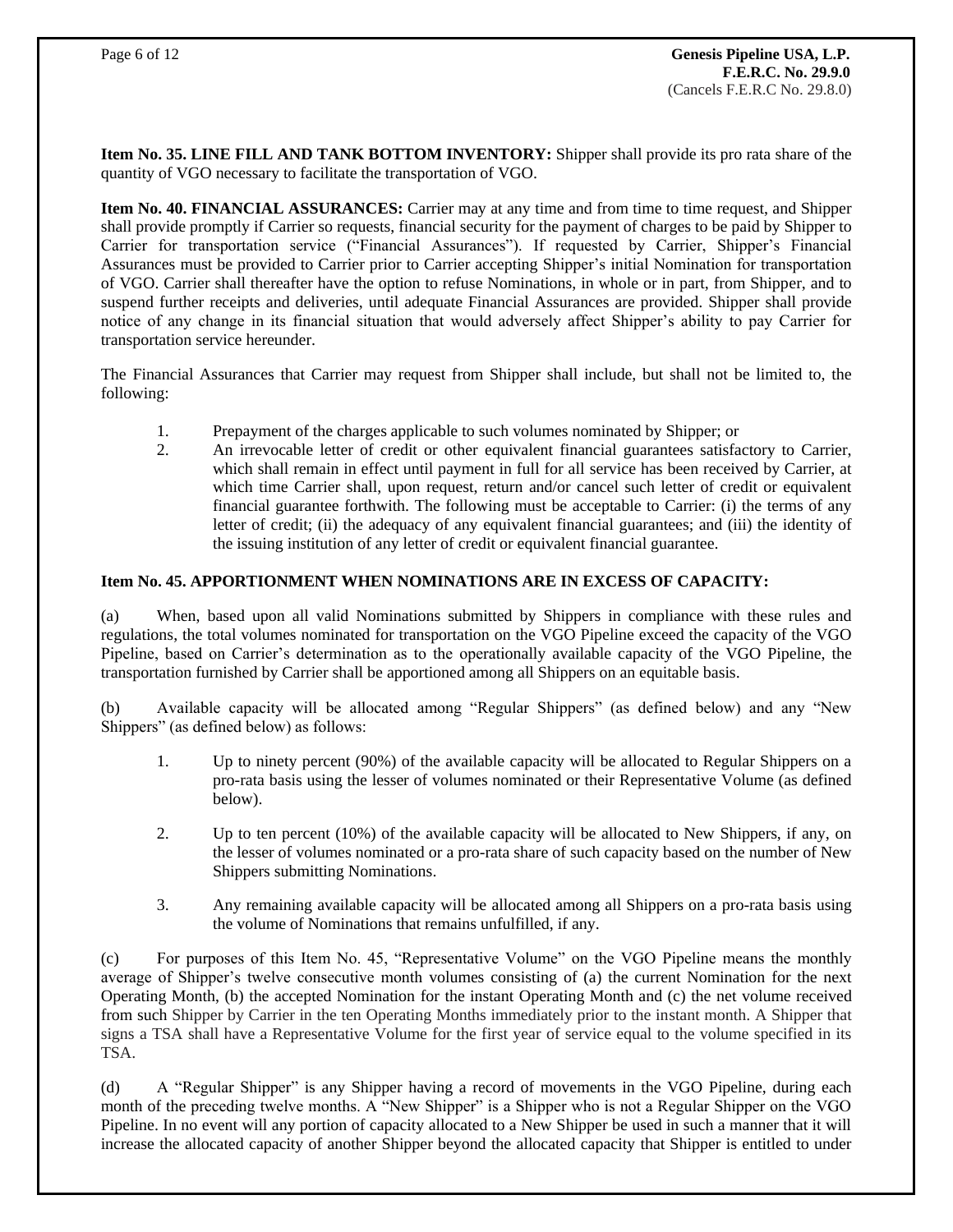the provisions stated in this Item No. 45. Carrier may require written assurances from responsible officials of Shippers regarding use of allocated capacity stating that this requirement has not been violated.

(e) Each Shipper shall be required to certify that it is not engaging in any device, scheme or arrangement whatsoever to make its allocated capacity available to another Shipper before Carrier will accept a Nomination from such Shipper. In the event any Shipper shall receive and use any allocated capacity from a Shipper, then in the month following discovery of such violation, the allocated capacity of such Shipper will be reduced to the extent of the excess capacity made available and the allocated capacity of such Shipper will be reduced to the extent of excess capacity used.

(f) Each New Shipper whose Representative Volume consists only of the current Nomination for the next Operating Month shall be required to certify that it is not affiliated with any other Shipper before Carrier will accept a Nomination from such Shipper. For purposes of this provision, the term "affiliate" includes any person or entity that, directly or indirectly, controls another Shipper, is controlled by another Shipper, or is controlled by the same person or entity that controls another Shipper, and the term "control" means the possession, directly or indirectly, of the power to direct or cause the direction of the management and policies of any person or entity whether through the ownership of voting securities or by contract or otherwise.

(g) No Nominations shall be considered beyond the amount that the nominating party has readily accessible for shipment. If a Shipper is unable to deliver VGO equal to the volume allocated to it, Carrier will reduce that Shipper's capacity otherwise allocated for the succeeding month by the amount of allocated capacity not utilized during the preceding month if apportionment is necessary.

**Item No. 50. APPLICATION OF RATES:** VGO accepted for transportation shall be subject to the rates in effect on the date of receipt by Carrier, irrespective of the date of the Nomination.

**Item No. 55. LIABILITY OF CARRIER:** Carrier in possession of VGO shall not be liable for any loss thereof; damage thereto; or delay caused by fire, storm, flood, epidemics, Act of God, riots, strikes, insurrection, rebellion, war, act of the public enemy, quarantine, the authority of law, requisition or necessary of the Government of the United States in time of war or default of Shipper, Transferee or Consignee or from any other cause not attributable to the negligence of the Carrier, except as otherwise provided in Shipper's TSA. In case of loss of any VGO from any such causes, after it has been received for transportation and before the same has been delivered to Consignee, Shipper shall stand a loss in such proportion as the amount of its shipment, already delivered to Carrier, bears to all of the VGO then in the custody of Carrier, for shipment via the lines or other facilities in which the loss or damage occurs, and Shipper shall be entitled to have delivered only such portion of its shipment as may remain after deduction of its due proportion of such loss, but in such event Shipper shall be required to pay charges only upon the quantity delivered.

**EXCEPT AS AGREED TO BY SHIPPER AND CARRIER IN WRITING, CARRIER'S LIABILITY FOR DAMAGES HEREUNDER IS LIMITED TO DIRECT, ACTUAL DAMAGES ONLY AND CARRIER SHALL NOT BE LIABLE TO SHIPPER FOR SPECIFIC PERFORMANCE, LOST PROFITS OR OTHER BUSINESS INTERRUPTION DAMAGES OR SPECIAL, CONSEQUENTIAL, PUNITIVE, EXEMPLARY OR INDIRECT DAMAGES, IN TORT, CONTRACT OR OTHERWISE, OF ANY KIND, ARISING OUT OF OR IN ANY WAY CONNECTED WITH THE PERFORMANCE, THE SUSPENSION OF PERFORMANCE, THE FAILURE TO PERFORM, OR THE TERMINATION OF THE SERVICES CONTEMPLATED HEREBY, EVEN IF IT HAS BEEN ADVISED OF THEIR POSSIBLE EXISTENCE.**

**NOTWITHSTANDING ANYTHING HEREIN TO THE CONTRARY, EACH SHIPPER AND ITS AFFILIATES' SOLE AND EXCLUSIVE REMEDY FOR VGO LOSSES SHALL BE LIMITED TO THE VALUE OF THE VGO LOST (DETERMINED BY SUCH METHODS AS MAY REASONABLY BE DETERMINED BY CARRIER, TO THE EXTENT NOT OTHERWISE PROVIDED IN SUCH SHIPPER'S TSA, IF ANY) AND SHALL NOT INCLUDE ANY SPECIAL, CONSEQUENTIAL, PUNITIVE, EXEMPLARY OR INDIRECT DAMAGES, INCLUDING LOST PROFITS OR OTHER BUSINESS INTERRUPTION DAMAGES, IN TORT, CONTRACT OR OTHERWISE, OF ANY KIND.**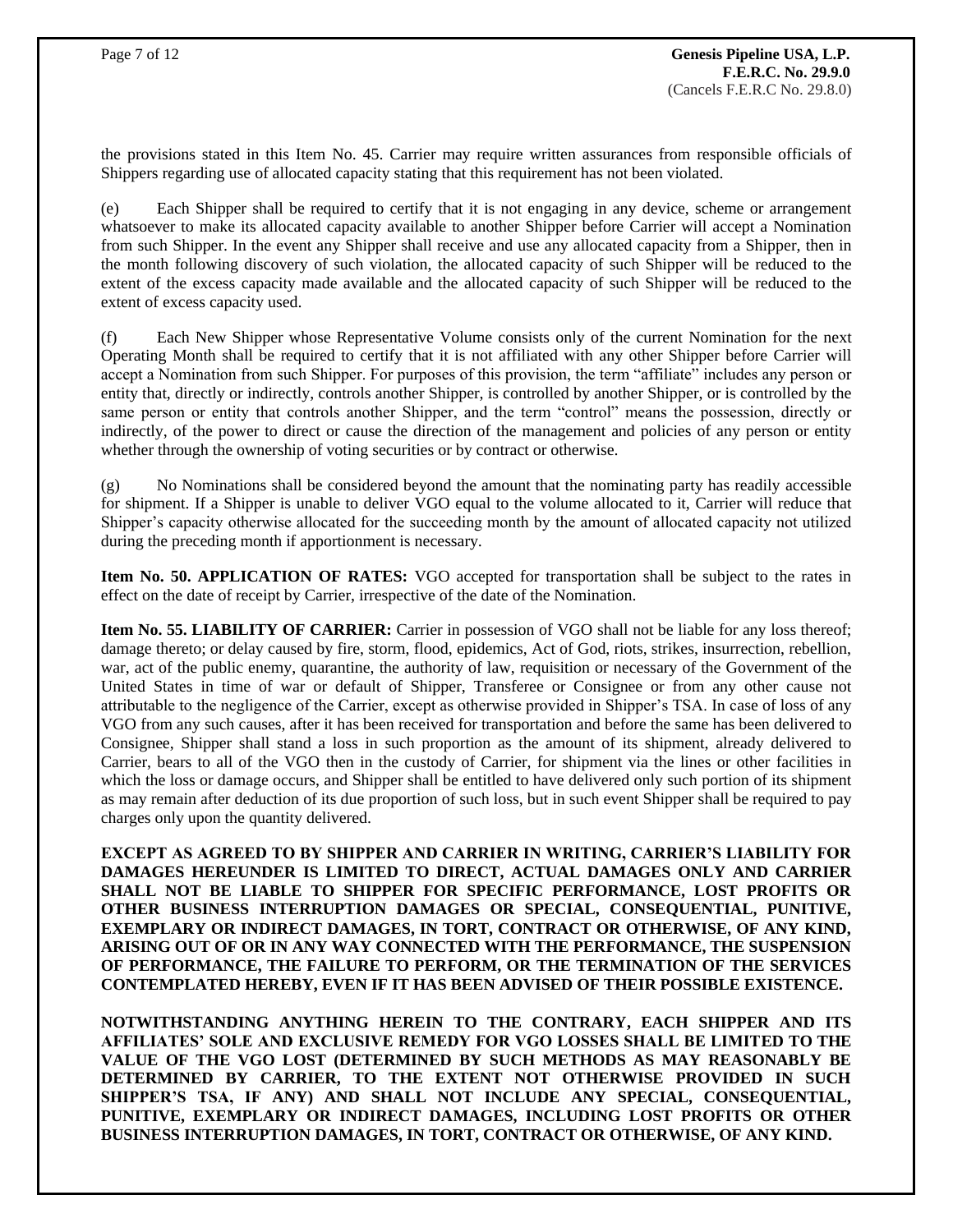**Item No. 70. ORIGIN AND DESTINATION FACILITIES REQUIRED:** Carrier will receive VGO only at the established origin point on the VGO Pipeline, only when tendered for shipment to the established destination point on Carrier's system, and only when Shipper has arranged for satisfactory facilities for handling receipts and deliveries, consistent with the minimum batch quantity specified in Item No. 30.

**Item No. 75. NOTICE OF ARRIVAL, DELIVERY AT DESTINATION:** After a shipment has had time to arrive at destination, and on 24 hours' notice to Consignee, Carrier may begin delivery of such shipment to Consignee at Carrier's current rate of pumping. If Shipper or Consignee is unable or refuses to receive said shipment, a demurrage charge of two and five-tenths cents (2.5 cents) per Barrel per 24 hours shall accrue from the time said notice expires, on that part of such shipment which is not received by Consignee. After expiration of said 24-hour notice, Carrier's liability for loss, damage or delay with respect to VGO offered for delivery but not taken by Shipper or Consignee shall be that of a warehouseman only. Carrier reserves the right, if deemed necessary to clear its pipeline system, to make arrangements for disposition of the VGO. Any expenses incurred by Carrier in making such arrangements shall be borne by Shipper or Consignee.

**Item No. 85. TITLE; VGO INVOLVED IN LITIGATION:** Carrier shall not be obligated to accept any VGO, when nominated for transportation, which may be involved in litigation, or the title of which may be in dispute, or which may be encumbered by a lien or charge of any kind (except for liens for borrowed money or arising under applicable laws), and Carrier may require of Shipper satisfactory evidence of its perfected and unencumbered title or satisfactory indemnity bond to protect Carrier. By nominating VGO for transportation, Shipper warrants and guarantees that Shipper has good title thereto and agrees to hold Carrier harmless for any and all loss, cost, liability, damage and/or expense resulting from failure of title thereto; provided, that acceptance for transportation shall not be deemed a representation by Carrier as to title.

**Item No. 90. PAYMENT OF TRANSPORTATION AND OTHER CHARGES:** Shipper or Consignee shall pay all applicable transportation charges, and all other lawful charges accruing on VGO delivered to and accepted by Carrier for shipment, and if required, shall prepay or guarantee the same before acceptance by the Carrier, or pay the same before delivery. Carrier shall have a lien on all VGO in its possession belonging to Shipper or Consignee to secure the payment of any and all unpaid transportation charges, or any lawful charges that are due Carrier that are unpaid by Shipper or Consignees, and may withhold such VGO from delivery until all unpaid charges have been paid.

If any charge remains unpaid after the due date of Carrier's invoice, then such amount due shall bear interest from the date of the invoice until paid, calculated at an annual rate equivalent to 120% of the Prime Rate in effect at the close of the business day on which payment was due, or the maximum rate allowed by law, whichever is the lesser.

**Item No. 95. INTERRUPTION AND CURTAILMENT:** Carrier may interrupt, curtail or reduce transportation service to Shippers for such periods of time as it may reasonably require for the purpose of effecting or allowing any repairs, maintenance, replacement, upgrading or other work related to Carrier's system and related facilities or downstream facilities in circumstances which do not constitute a Force Majeure event. If such interruption is due to a planned outage, Carrier shall make a reasonable effort to give prior notice of any operational interruption and, to the extent possible, Carrier shall provide Shipper with reasonable notice of any scheduled shut down for maintenance. Carrier will use commercially reasonable efforts to minimize the extent and duration of any interruption and the impact of such interruption on the operation of Carrier's system.

During such periods of interruption, Carrier shall curtail transportation and, if necessary, allocate available capacity in accordance with the procedures set forth in Item No. 45.

**Item No. 100. FORCE MAJEURE:** Neither Shipper nor Carrier shall be considered in default in the performance of its obligations hereunder (except for Shipper's obligations to make monetary payments or provide Financial Assurances), or be liable in damages or otherwise for any failure or delay in performance, when such failure is caused by reasons beyond the reasonable control of such Party, such as due to a strike, lockout, concerted act of workers or other industrial disturbance, fire, explosion, named storm, earthquake, flood or other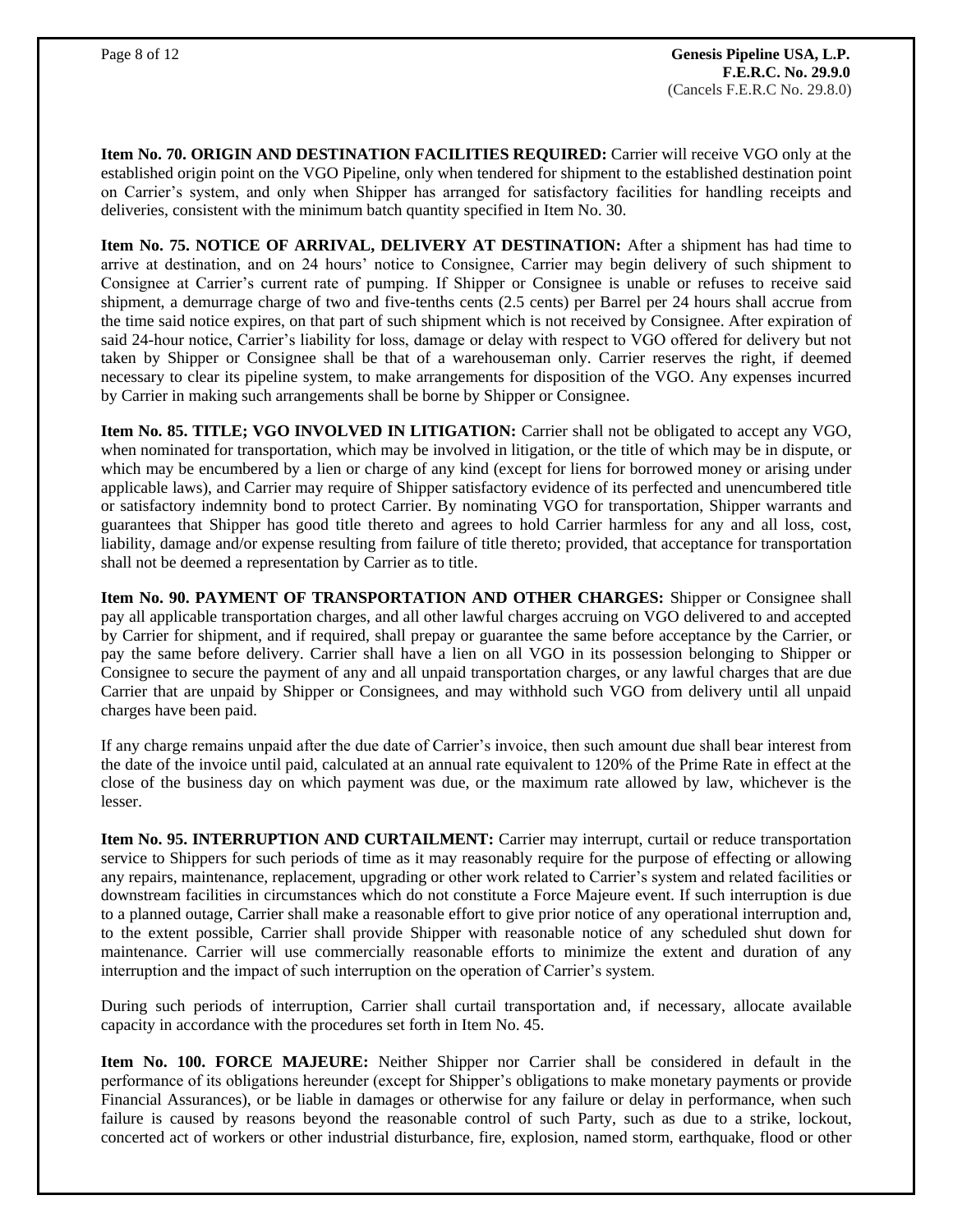natural catastrophe, civil disturbance, riot or armed conflict whether declared or undeclared, acts of terrorism, act of public enemy, war, curtailment, rationing or allocation of normal sources of supply of labor, materials, transportation, energy, or utilities, act of God, epidemic or pandemic, compliance with any act of any government and government regulations (whether or not valid, including the denial, delay, revocation, non-renewal or termination of a permit or license), loss or failure of, accident or damage to equipment or machinery (unless such loss, failure, accident or damage is caused by the gross negligence or willful misconduct of the Party claiming excuse hereunder), the delay or inability of such Party to acquire or retain any rights-of-way or easements or embargo ("Force Majeure"); *provided that* the ability of Shipper or Carrier to obtain better economic terms for the services provided hereunder shall not constitute Force Majeure.

In the event either Shipper or Carrier is rendered unable, wholly or in part, by a Force Majeure event to carry out its obligations or perform under these rules and regulations, it is agreed that on such Party's giving notice and full particulars of such Force Majeure event (including the nature of such event, its effect upon the notifying Party and an estimate of the extent and duration of any such Force Majeure event), in writing to the other Party within a reasonable time after the occurrence of the cause relied on, the obligations of both Parties hereto (except for Shipper's obligation to make monetary payments or provide Financial Assurances), so far as they are affected by such Force Majeure event, shall be suspended during the continuance of any inability to perform so caused, but for no longer period, and such cause shall, so far as possible using commercially reasonable efforts of such Party, be remedied with all reasonable dispatch, except that neither Party shall be compelled to resolve any strikes, lockouts, or other industrial disputes other than as it shall determine to be in its best interests.

**Item No. 105. CLAIMS, SUITS AND TIME FOR FILING:** Except as may be otherwise provided in a TSA, as a condition precedent to recovery from Carrier for loss, damage, or delay to shipments, claims must be filed in writing with Carrier within nine (9) months after delivery of the VGO, or, in case of failure to make delivery, then within nine (9) months after a reasonable time for delivery has elapsed; and suits arising out of such claims shall be instituted against Carrier within two years from the day when notice in writing is given by Carrier to the claimant that Carrier has disallowed the claim or any part or parts thereof specified in the notice. Where claims are not filed or suits are not instituted thereon in accordance with the foregoing provisions, Carrier shall not be liable and such claims will not be paid.

**Item No. 120. GAUGING AND TESTING:** VGO nominated to Carrier for transportation shall be gauged or metered and may be tested by a representative of Carrier prior to its receipt from Shipper, but Shipper shall have the right to be present or represented at the gauging and testing. Quantities shall be computed from the tank tables on a 100 percent volume basis, or, when agreed upon, quantities may be measured through meters. All shipments will be received and delivered with volume corrected as to temperature from observed degrees Fahrenheit to 60 degrees Fahrenheit. The Centrifuge method, or other methods agreed upon, shall be used for ascertaining the percentage of basic sediment, water or other impurities in the shipment and the full amount of basic sediment, water and other impurities, thus determined, shall be deducted from the corrected volume. Carrier shall have the right to enter upon the premises where VGO is received and have access to any and all tanks, storage receptacles, or meters for the purpose of gauging, metering or testing and to make any examination, inspection, measurement or test authorized in these rules and regulations.

## **Item No. 125. DEDUCTIONS AND QUANTITIES DELIVERABLE:**

A. All shipments of VGO of A.P.I. Gravity of 50 degrees or above shall be subject to a deduction to cover the shrinkage resulting from the mixture thereof, in the facilities of Carrier, with VGO of A.P.I. Gravity of 49.9 degrees or less according to the following table: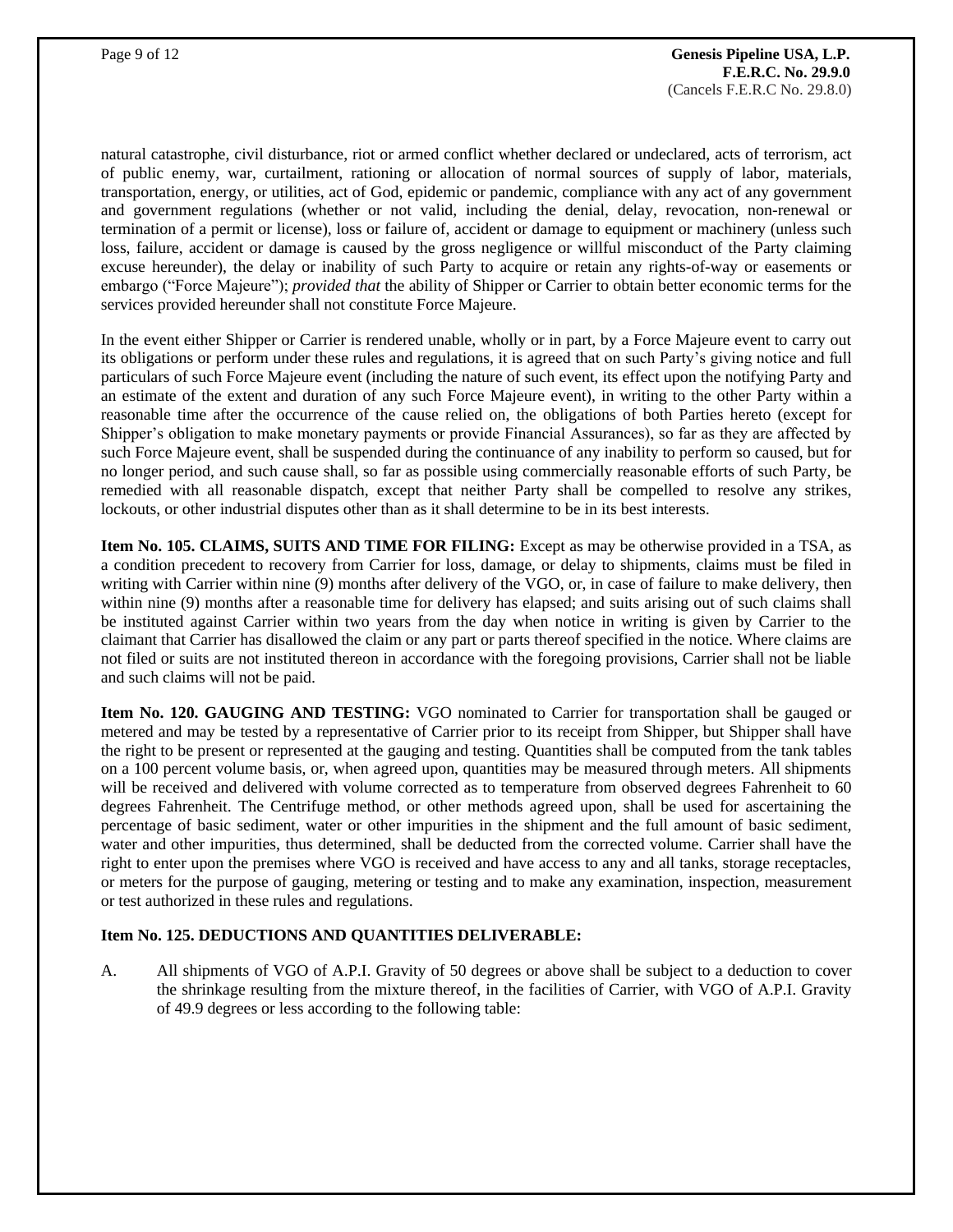| A.P.I. GRAVITY |         |               | % DEDUCTION |
|----------------|---------|---------------|-------------|
|                |         |               |             |
| $50^{\circ}$   | Through | 59.9°         | 1%          |
| $60^{\circ}$   | Through | $74.9^\circ$  | 2%          |
| $75^{\circ}$   | Through | $84.9^\circ$  | 3%          |
| $85^\circ$     | Through | $94.9^\circ$  | 4%          |
| $95^\circ$     | Through | $104.9^\circ$ | 5%          |
| $105^\circ$    | Through | 120.9°        | 6%          |

B. Unless otherwise specified on individual tariffs making reference to these rules and regulations, the quantity deliverable by Carrier shall be the net corrected volume, as outlined in Item No. 120, less the applicable deduction for shrinkage. Transportation charges will be assessed on the net balance thus reduced. As an allowance for losses or gains of VGO, including evaporation, shrinkage, measurement inaccuracies and interface losses, Carrier shall be allowed a loss allowance incident to the receipt, temporary storage, transportation and redelivery of VGO equal to the sum of one-twentieth of one percent (0.05%) and the applicable shrinkage (the "Loss Allowance"). The Loss Allowance will be reconciled on an annual basis, or some other basis as determined by Carrier if not otherwise specified in a TSA, against the actual gains and losses experienced by Carrier over such period. To the extent a loss of VGO exists which exceeds the Loss Allowance, Carrier shall replace barrels due to each Shipper either in kind or in cash, at Carrier's election.

**Item No. 130. EVIDENCE OF RECEIPTS AND DELIVERIES:** VGO received from Shipper and delivered to the Consignee shall, in each instance, be evidenced by tickets, showing opening and closing tank gauges or meter readings, as applicable, temperature, basic sediment and water, and any other data essential to the determination of quantity. Unless otherwise agreed by Carrier, such tickets shall be jointly signed by representatives of Carrier and Shipper or Consignee, as appropriate, and shall constitute full receipt for the VGO received or delivered.

**Item No. 140. INTRASYSTEM CHANGE IN OWNERSHIP:** Notice of change in ownership of VGO will be recognized and recorded only where such VGO entered the Carrier's System and only on a monthly basis. Statements denoting ownership transactions will be provided to the applicable Transferors and Transferees. Carrier will not provide any information as to the quality of the VGO subject to changes in ownership except for A.P.I. Gravity on current receipts when requested. A Transferor will be permitted to make only one transfer at a location per month. The Transferee will thence become Shipper and pay all tariff charges from the transfer location.

Carrier shall not be obligated to recognize and record changes in ownership of VGO during any Operating Month unless the Transferor and Transferee requesting the Carrier to recognize and record the change in ownership shall, each, on or before the 25th day of the preceding calendar month provide written notice to the Carrier containing like data relative to the kind, quantity, source, location, Transferor and Transferee of the VGO. Carrier shall not be obligated to accept any modification in said notice unless confirmed in writing by the Transferor and Transferee on or before the last day of the calendar month preceding the Operating Month.

When the quantity of the VGO received during the Operating Month is not equivalent to the quantity of the VGO subject to the notice of change in ownership, the Carrier will recognize and record the change in ownership only to the extent of the quantity received.

A notice of change in ownership of VGO shall be deemed a warranty that the Transferor has unencumbered title to the VGO identified in its notice at the time of change in ownership.

**Item No. 150. STORAGE IN TRANSIT:** Carrier may have working tanks required to support its transportation operations, but has no other available tankage. Therefore, unless otherwise specifically stated in a tariff making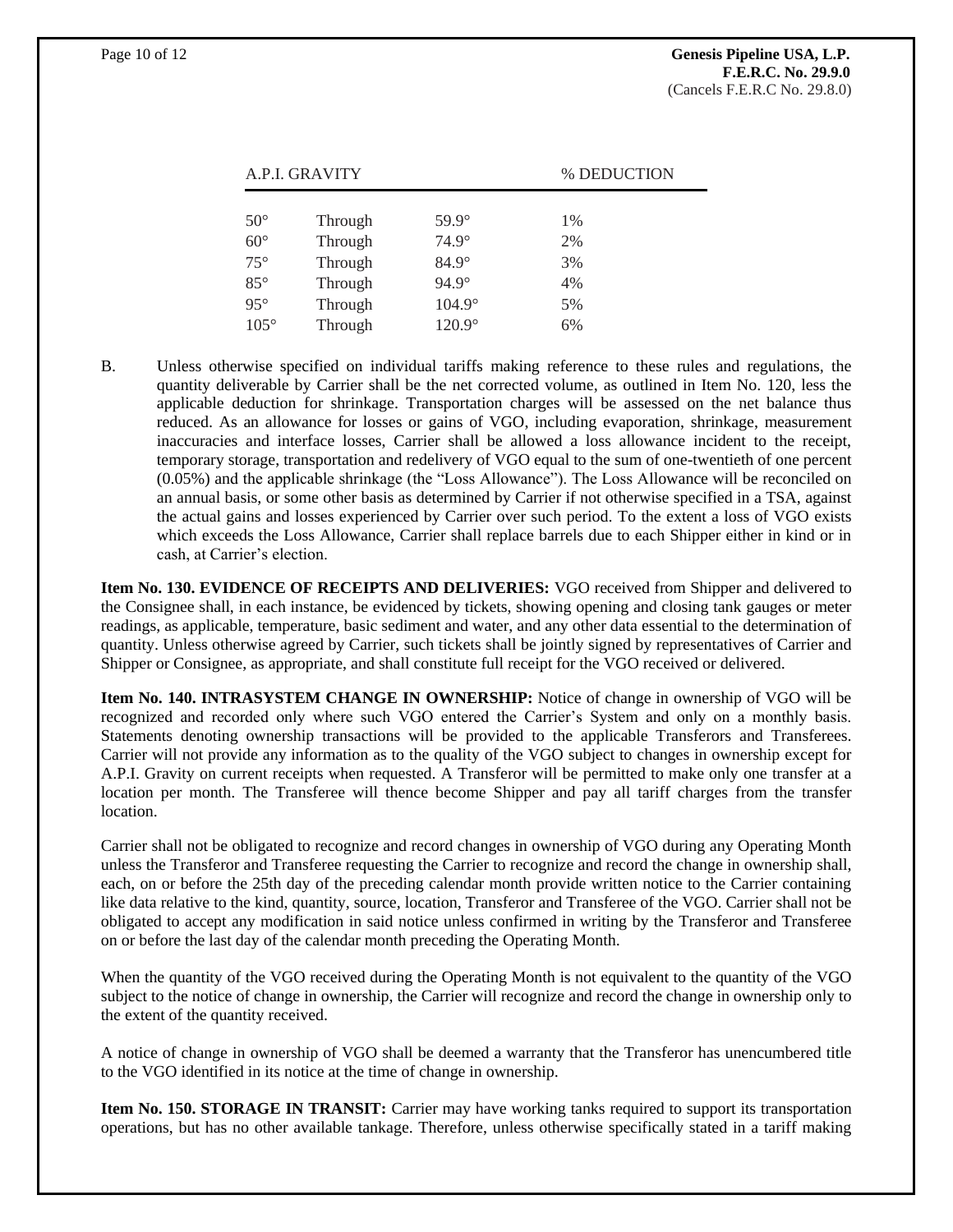reference to these rules and regulations, Carrier does not have facilities for rendering, nor does it offer, a storage service. Provisions for storage in transit in facilities furnished by Shipper at points on Carrier's system will be permitted to the extent authorized under individual tariffs.

**Item No. 155. PIPEAGE OR OTHER CONTRACTS:** Separate pipeage and other contracts may be required of a Shipper, in accordance with the applicable tariff and these rules and regulations, before any duty of transportation by the Carrier shall arise.

**Item No. 160. EASEMENTS:** Each Shipper shall, and shall cause its affiliates to, grant Carrier and its affiliates without charge, a right of way easement to install, maintain, repair, alter, use, operate and remove such parts of any of Carrier's pipelines or other facilities at any destination or receipt point at which such Shipper's VGO may be delivered as are or shall be located in, on, through and across the land of such Shipper or its affiliates and a right of ingress to and from such pipelines and other facilities.

#### **Item No. 165. REVERSE DIRECTION ROUTING:**

- A. Carrier's system is designed and intended to provide transportation service in a northward direction from BR Port Services, LLC Terminal, Port Allen, Louisiana to VGO Interconnect, Anchorage, Louisiana. The terms of service and rate transportation movement are set forth in this tariff.
- B. Carrier does, however, have the capability to temporarily reverse the flow to offer transportation service in an southwards direction using the VGO Pipeline from VGO Interconnect, Anchorage, Louisiana to BR Port Services, LLC Terminal, Port Allen, Louisiana (the "Reversed VGO Direction").
- C. A Shipper desiring to make a northward shipment on the VGO Pipeline in a month should submit a Nomination for such service in accordance with Item No. 30 of this tariff. A Shipper desiring to make an southwards shipment on the VGO Pipeline in a month should submit a Nomination for such service in accordance with Item No. 30 of this tariff, and specify that the requested shipment will need to be in the Reversed VGO Direction service under this Item No. 165 (the "Reversed VGO").
- D. Following the receipt of all such Nominations for service, Carrier will make a determination as to whether it can temporarily reverse the VGO Pipeline during the requested month in order to offer southward transportation services on the VGO Pipeline, in lieu of offering the primary northward transportation services on the VGO Pipeline. Carrier will consider, among other things, the following factors when determining whether to reverse part of the VGO Pipeline: the level of Nominations received for northward transportation service on the VGO Pipeline and the expense that will be required to perform the reversal of VGO Pipeline.
- E. Carrier will notify all interested parties no later than the 27th day of the month preceding the month of transportation as to whether Carrier will temporarily reverse the VGO Pipeline during the requested month and offer transportation service in a southward direction on the VGO Pipeline.
- F. The quantity of Reversed VGO shall be determined by static tank gauges using both acceptable and applicable API/ASTM standards. The Reversed VGO shall not be subject to any Loss Allowance nor shall Genesis be liable for any losses of VGO, unless caused by Genesis' gross negligence or willful misconduct.